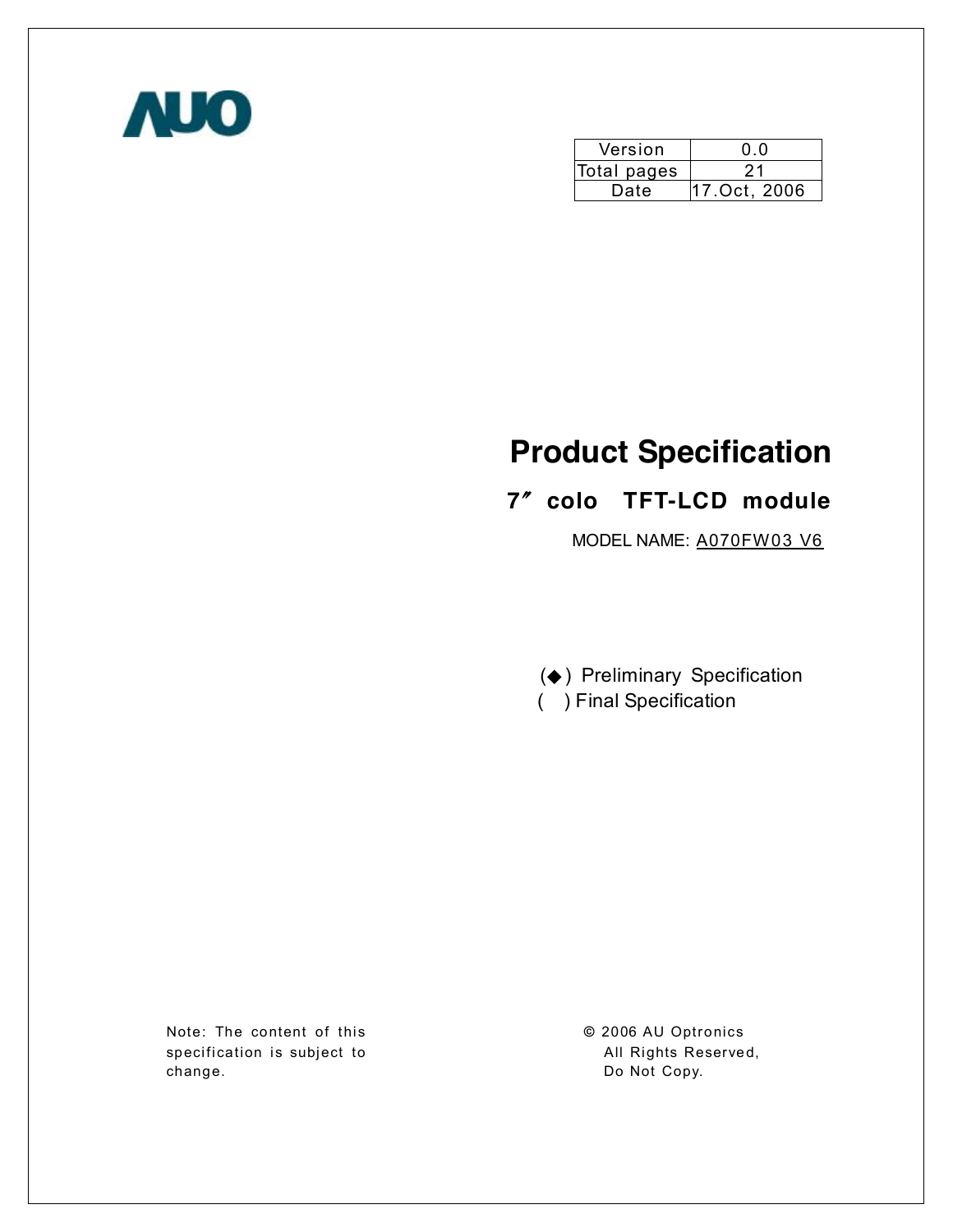# Record of Revision

| Version   | Revise Date Page |           | Content      |
|-----------|------------------|-----------|--------------|
| $\pmb{0}$ | 17.Oct, 2006     | $\pmb{0}$ | First draft. |
|           |                  |           |              |
|           |                  |           |              |
|           |                  |           |              |
|           |                  |           |              |
|           |                  |           |              |
|           |                  |           |              |
|           |                  |           |              |
|           |                  |           |              |
|           |                  |           |              |
|           |                  |           |              |
|           |                  |           |              |
|           |                  |           |              |
|           |                  |           |              |
|           |                  |           |              |
|           |                  |           |              |
|           |                  |           |              |
|           |                  |           |              |
|           |                  |           |              |
|           |                  |           |              |
|           |                  |           |              |
|           |                  |           |              |
|           |                  |           |              |
|           |                  |           |              |
|           |                  |           |              |
|           |                  |           |              |
|           |                  |           |              |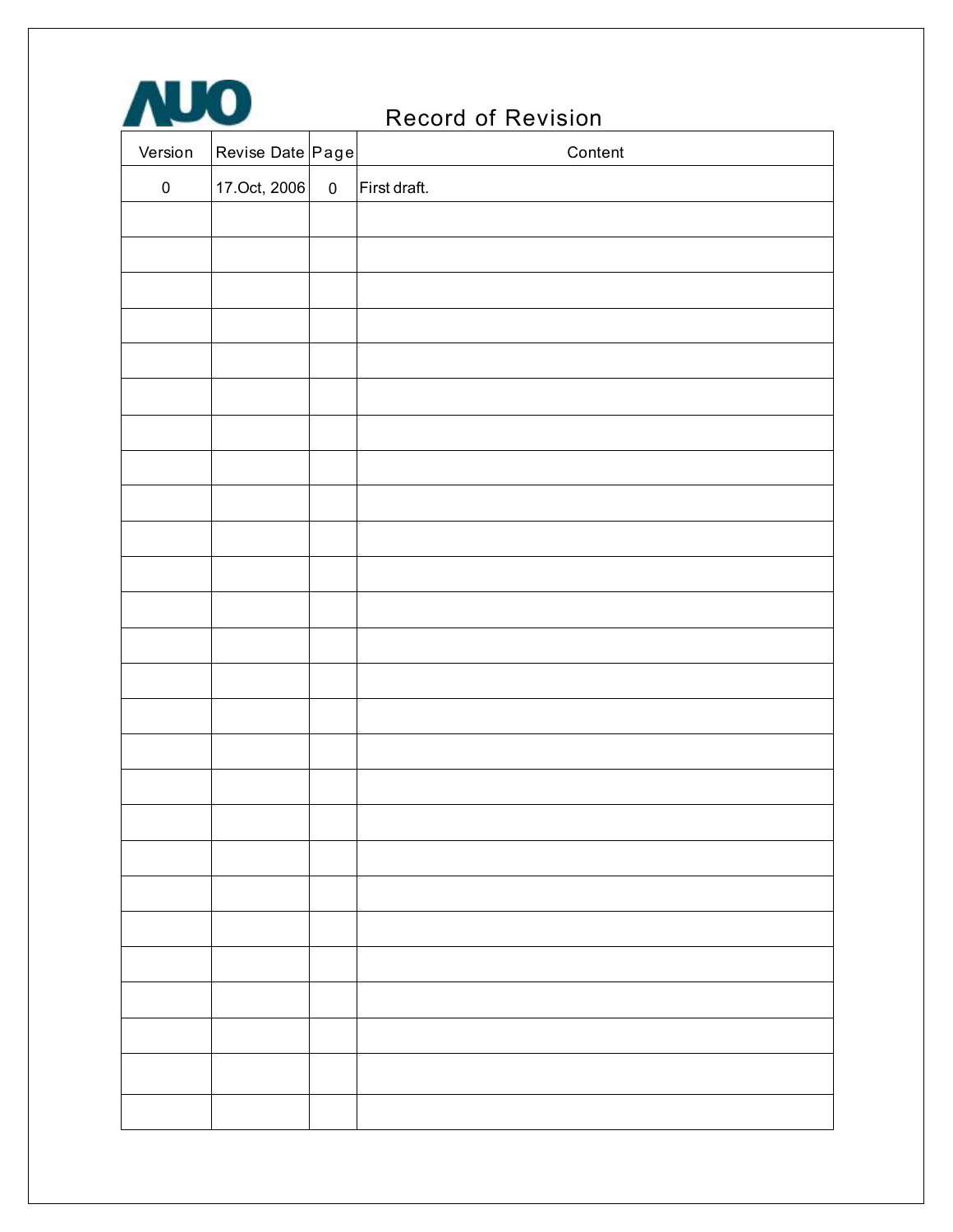| U O              | Model<br>A070FW03V6<br>Version :<br>0.0<br>Page : 1/21 |  |
|------------------|--------------------------------------------------------|--|
| <b>Contents:</b> |                                                        |  |
|                  | P <sub>3</sub>                                         |  |
|                  | P4                                                     |  |
|                  | P4                                                     |  |
|                  |                                                        |  |
|                  |                                                        |  |
|                  |                                                        |  |
|                  |                                                        |  |
|                  |                                                        |  |
|                  | P <sub>6</sub>                                         |  |
|                  |                                                        |  |
|                  |                                                        |  |
|                  |                                                        |  |
|                  | P7                                                     |  |
|                  | P <sub>8</sub>                                         |  |
|                  | <b>P10</b>                                             |  |
|                  | <b>P11</b>                                             |  |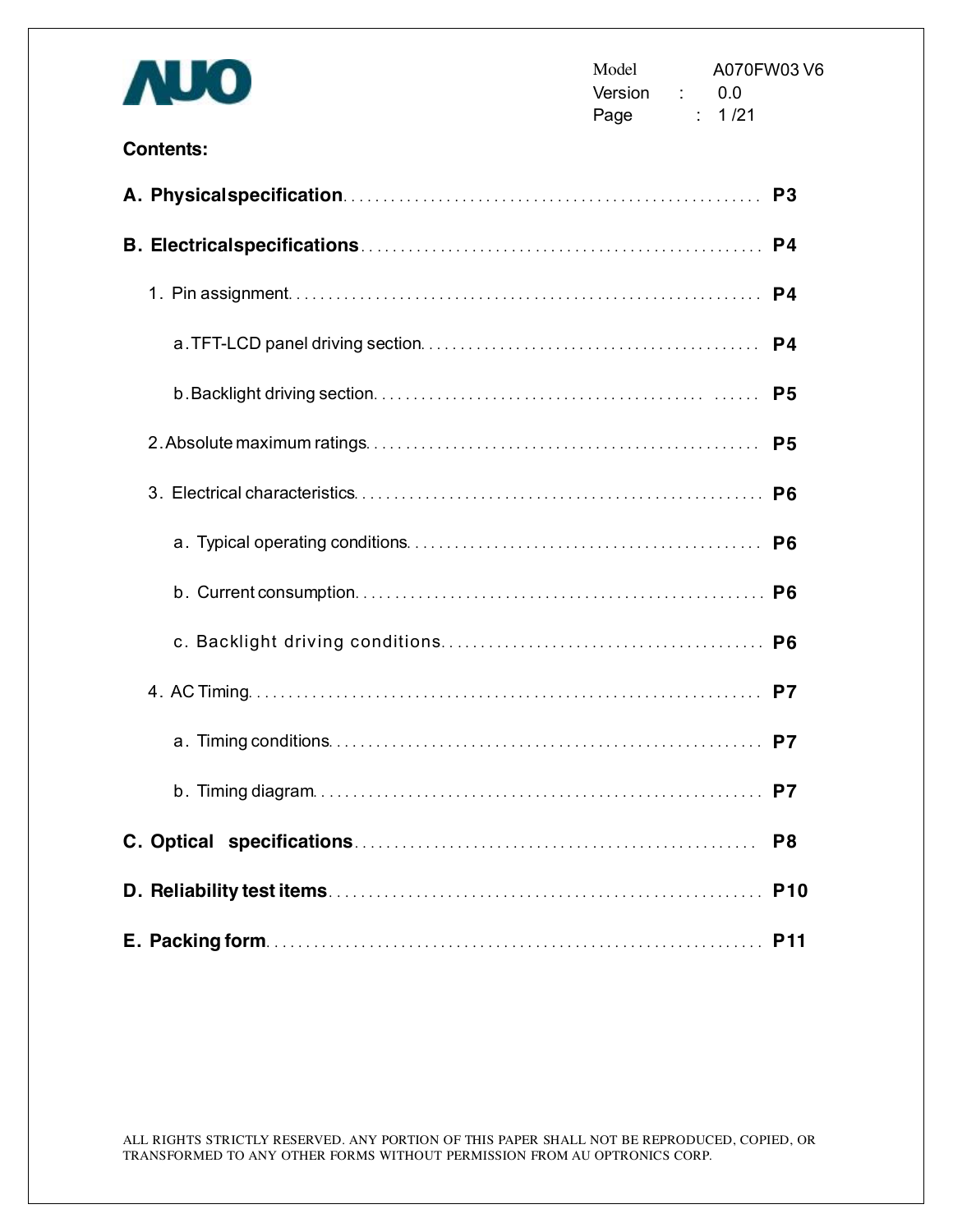| <b>AUO</b>       | Model<br>Version : 0.0<br>Page | A070FW03V6<br>: 2/21 |
|------------------|--------------------------------|----------------------|
| <b>Appendix:</b> |                                |                      |
|                  |                                |                      |
|                  |                                |                      |
|                  |                                |                      |
|                  |                                | <b>P17</b>           |
|                  |                                |                      |
|                  |                                |                      |
|                  |                                |                      |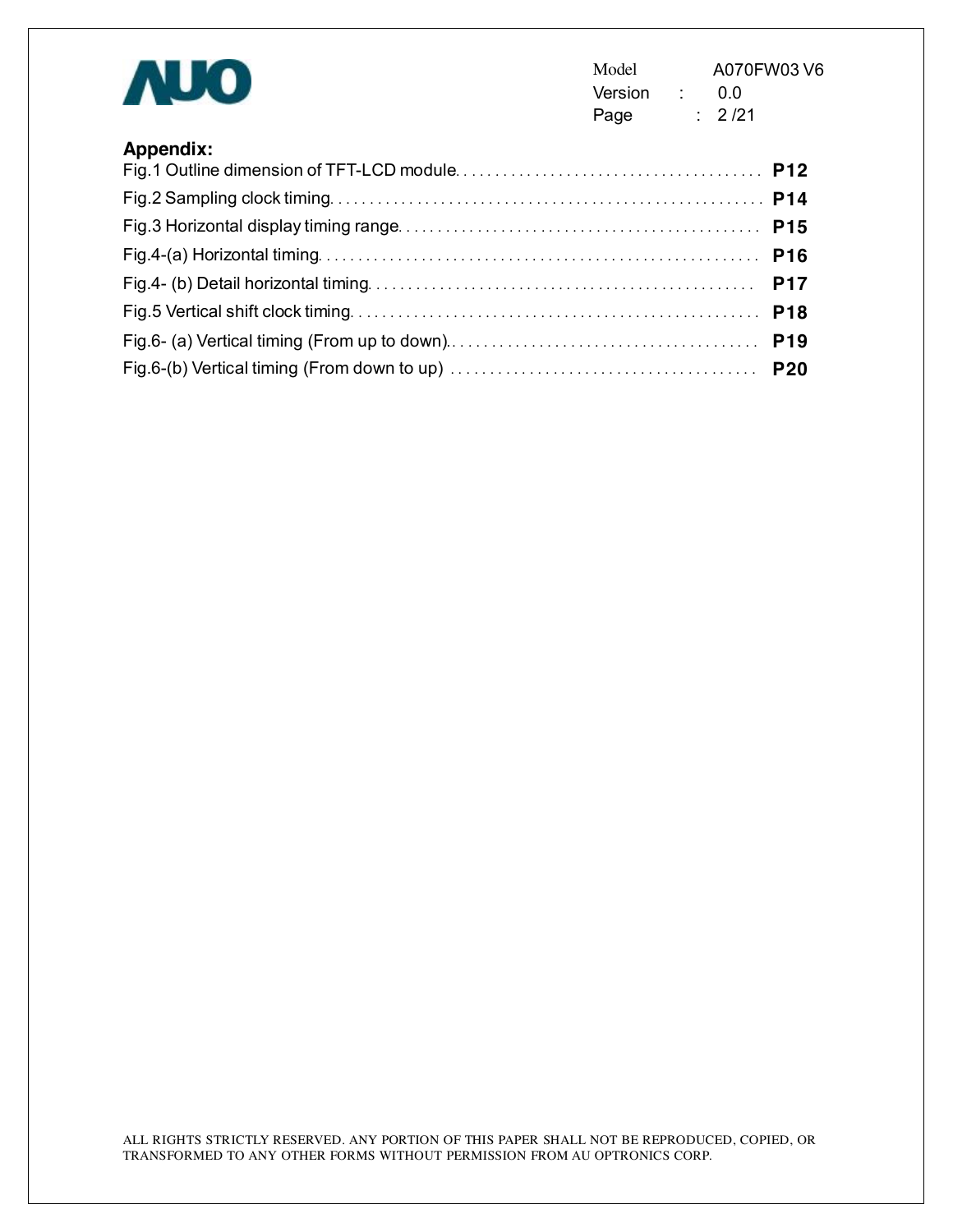

Model A070FW03 V6 Version : 0.0<br>Page : 3/21 Page

## **A. Physical specifications**

| NO. | Item                    | Specification              | <b>Remark</b> |
|-----|-------------------------|----------------------------|---------------|
| 1   | Display resolution(dot) | $1440(W)\times 234(H)$     |               |
| 2   | Active area(mm)         | 154.08(W)×86.58(H)         |               |
| 3   | Screen size(inch)       | 7.0(Diagonal)              |               |
| 4   | Dot pitch(mm)           | $ 0.107(W)\times0.370(H) $ |               |
| 5   | Color configuration     | R. G. B. stripe            |               |
| 6   | Overall dimension(mm)   | 164.9(W)×100.0(H)×5.7(D)   | Note 1        |
| 7   | Weight(g)               | 160 $±10$                  |               |
| 8   | Surface treatment       | AG (25%) with SWV film     |               |
| 9   | Backlight unit          | <b>CCFL</b>                |               |

Note 1: Refer to Fig. 1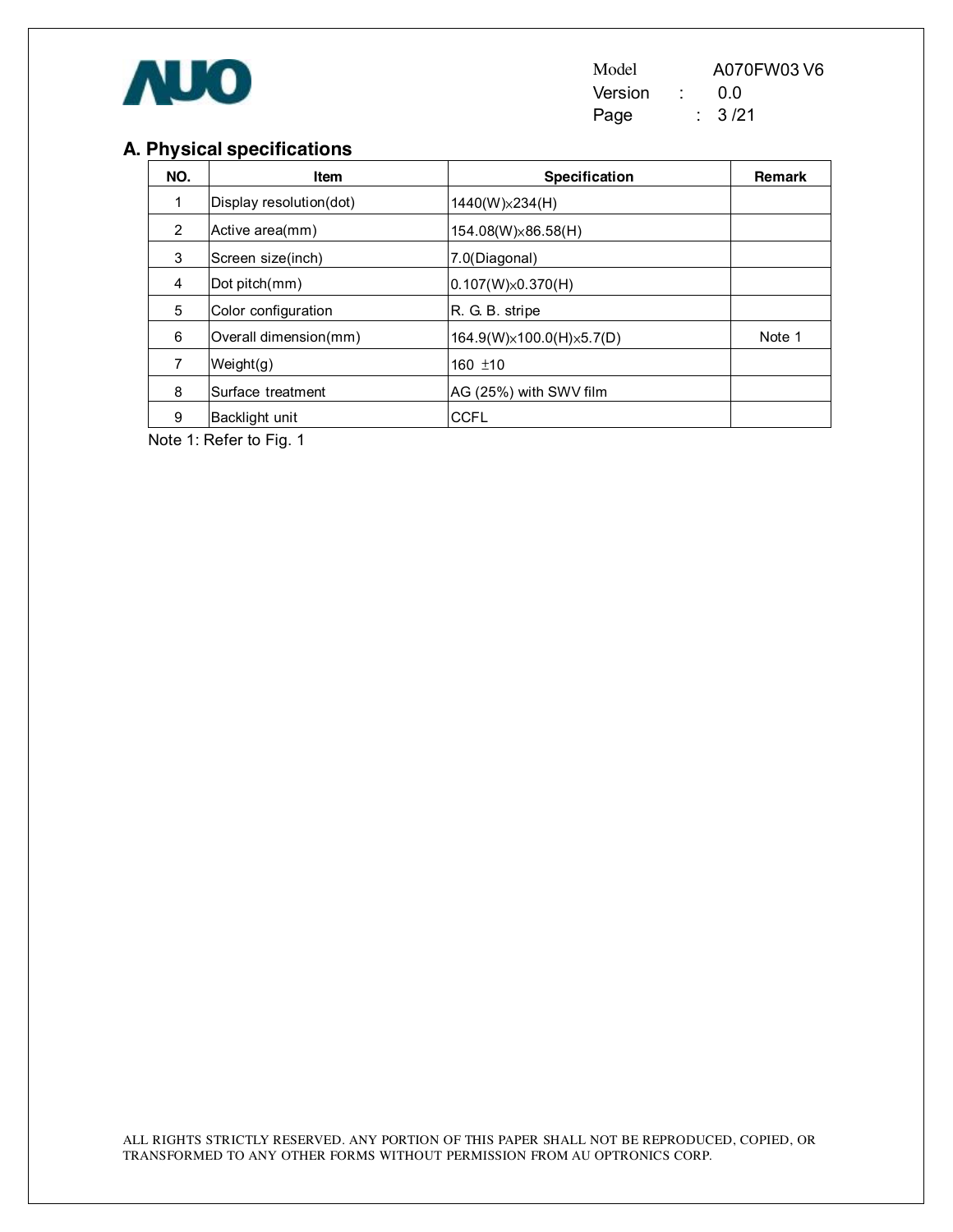

Model A070FW03 V6 Version : 0.0 Page : 4/21

### **B. Electrical specifications**

- 1.Pin assignment
	- a. TFT-LCD panel driving section

| Pin no         | Symbol           | V <sub>O</sub>           | <b>Description</b>                                      | Remark   |
|----------------|------------------|--------------------------|---------------------------------------------------------|----------|
| 1              | <b>GND</b>       | $\overline{\phantom{a}}$ | Ground for logic circuit                                |          |
| $\overline{2}$ | $V_{\rm CC}$     | I                        | Supply voltage of logic control circuit for scan driver |          |
| 3              | $V_{GL}$         | T                        | Negative power for scan driver                          |          |
| 4              | $V_{GH}$         | T                        | Positive power for scan driver                          |          |
| 5              | <b>STVR</b>      | I/O                      | Vertical start pulse                                    | Note 1   |
| 6              | <b>STVL</b>      | I/O                      | Vertical start pulse                                    | Note 1   |
| $\overline{7}$ | <b>CKV</b>       | $\mathsf{l}$             | Shift clock input for scan driver                       |          |
| 8              | U/D              | T                        | UP/DOWN scan control input                              | Note 1,2 |
| 9              | <b>OEV</b>       | $\mathsf{I}$             | Output enable input for scan driver                     |          |
| 10             | <b>VCOM</b>      |                          | Common electrode driving signal                         |          |
| 11             | <b>VCOM</b>      | I                        | Common electrode driving signal                         |          |
| 12             | L/R              | I                        | LEFT/RIGHT scan control input                           | Note 1,2 |
| 13             | <b>MOD</b>       | T                        | Sequential sampling and simultaneous sampling setting   | Note 3   |
| 14             | OEH              | L                        | Output enable input for data driver                     |          |
| 15             | <b>STHL</b>      | $U$                      | Start pulse for horizontal scan line                    | Note 1   |
| 16             | <b>STHR</b>      | I/O                      | Start pulse for horizontal scan line                    | Note 1   |
| 17             | CPH <sub>3</sub> | T                        | Sampling and shifting clock pulse for data driver       |          |
| 18             | CPH <sub>2</sub> | $\mathbf{I}$             | Sampling nd shifting clock pulse for data driver        |          |
| 19             | CPH1             | I                        | Sampling and shifting clock pulse for data driver       |          |
| 20             | $V_{\rm CC}$     | I                        | Supply voltage of logic control circuit for data driver |          |
| 21             | <b>GND</b>       | $\overline{\phantom{a}}$ | Ground for logic circuit                                |          |
| 22             | <b>VR</b>        | L                        | Alternated video signal input(Red)                      |          |
| 23             | VG               | I                        | Alternated video signal input(Green)                    |          |
| 24             | <b>VB</b>        | I                        | Alternated video signal input(Blue)                     |          |
| 25             | AV <sub>DD</sub> | I                        | Supply voltage for analog circuit                       |          |
| 26             | $AV_{SS}$        | $\overline{a}$           | Ground for analog circuit                               |          |

Note 1: Selection of scanning mode (please refer to the following table)

| Setting of scan<br>control input |                            | <b>IN/OUT state</b><br>for start pulse |             |                            |            | <b>Scanning direction</b>                |
|----------------------------------|----------------------------|----------------------------------------|-------------|----------------------------|------------|------------------------------------------|
| U/D                              | L/R                        | <b>STVR</b>                            | <b>STVL</b> | <b>STHR</b><br><b>STHL</b> |            |                                          |
| <b>GND</b>                       | $V_{\rm CC}$               | OUT                                    | IN          | OUT                        | IN         | From up to down, and from left to right. |
| $V_{\rm CC}$                     | <b>GND</b>                 | ΙN                                     | OUT         | IN                         | <b>OUT</b> | From down to up, and from right to left. |
| <b>GND</b>                       | GND                        | OUT                                    | ΙN          | IN                         | <b>OUT</b> | From up to down, and from right to left. |
| $\mathsf{V}_{\mathsf{CC}}$       | $\mathsf{V}_{\mathsf{CC}}$ | ΙN                                     | OUT         | OUT                        | IN         | From down to up, and from left to right. |

IN: Input; OUT: Output.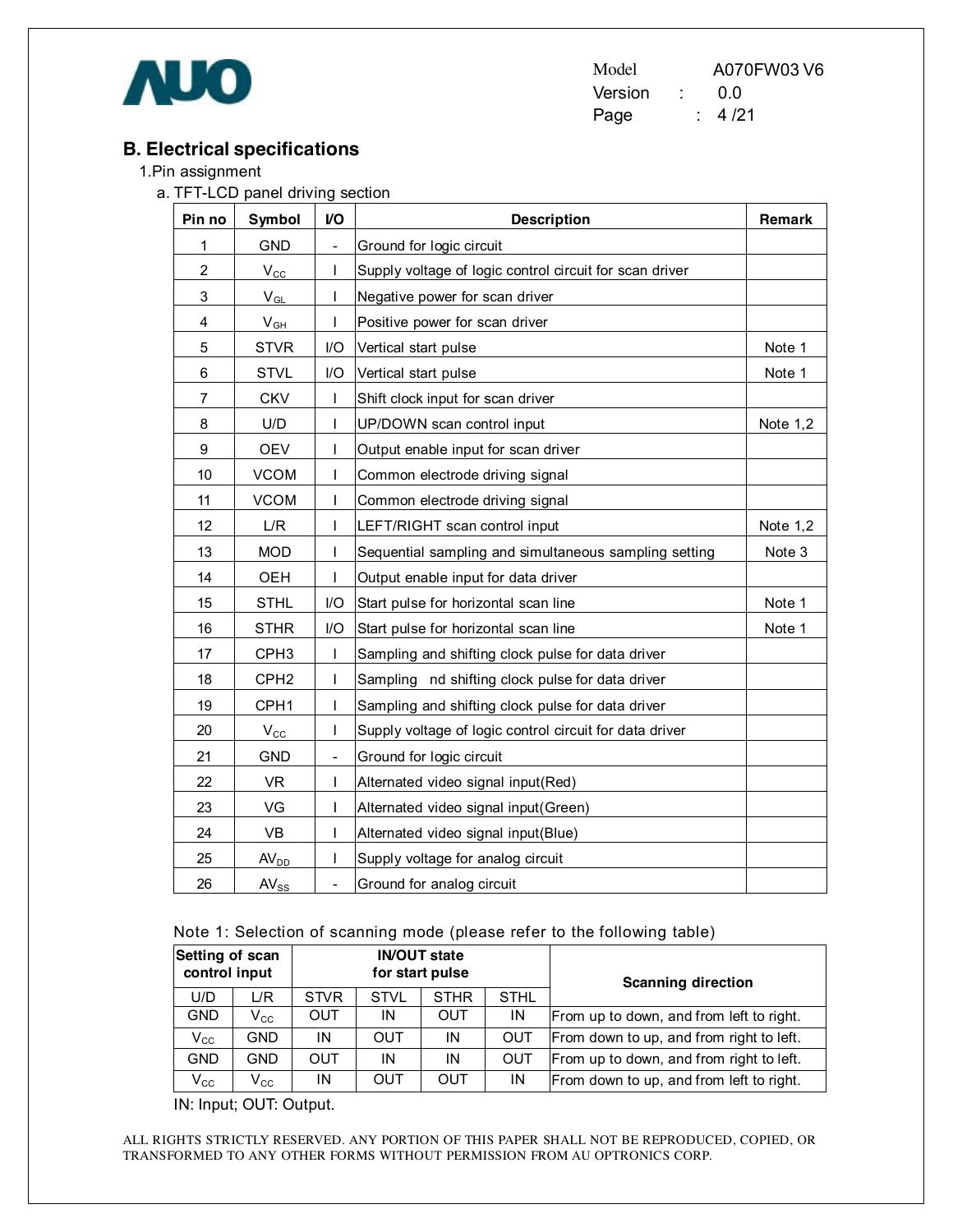

| Model   | A070FW03 V6 |
|---------|-------------|
| Version | 0.0         |
| Page    | : 5/21      |

Note 2: Definition of scanning direction. Refer to figure as below:



Note 3: MOD = H: Simultaneous sampling. MOD = L: Sequential sampling. Please set CPH2 and CPH3 to GND when MOD = H.

b. Backlight driving section (Refer to Figure 1)

| No. | Symbol | VO                       | <b>Description</b>                             | Remark |
|-----|--------|--------------------------|------------------------------------------------|--------|
|     | HI     |                          | Power supply for backlight unit (High voltage) | $- -$  |
|     | GND    | $\overline{\phantom{a}}$ | Ground for backlight unit                      | $- -$  |

#### 2. Absolute maximum ratings

| Item                 | Symbol                     | <b>Condition</b> | Min.                     | Max.                 | Unit | Remark |
|----------------------|----------------------------|------------------|--------------------------|----------------------|------|--------|
|                      | $V_{\rm CC}$               | $GND=0$          | $-0.3$                   | 7                    | V    |        |
|                      | AV <sub>DD</sub>           | $AV_{SS} = 0$    | $-0.3$                   | 7                    | V    |        |
| Power voltage        | $\mathsf{V}_{\mathsf{GH}}$ |                  | $-0.3$                   | 18                   | V    |        |
|                      | $V_{GL}$                   | $GND=0$          | $-15$                    | 0.3                  | V    |        |
|                      | $V_{GH}-V_{GL}$            |                  | $\overline{\phantom{a}}$ | 33                   | V    |        |
| Input signal voltage | $V_i$                      |                  | $-0.3$                   | $AVDD+0.3$           | V    | Note 1 |
|                      | Vı                         |                  | $-0.3$                   | $V_{\text{CC}}$ +0.3 | V    | Note 2 |
|                      | VC M                       |                  | $-2.9$                   | 5.2                  | V    |        |
|                      | $V_L$                      |                  |                          | 3,000                | V    |        |
| <b>CCFL</b>          | IL.                        |                  |                          | 10                   | mA   |        |

Note 1: VR, VG, VB.

Note 2: STHL, STHR, OEH, L/R, CPH1~CPH3, STVR, STVL, OEV, CKV, U/D.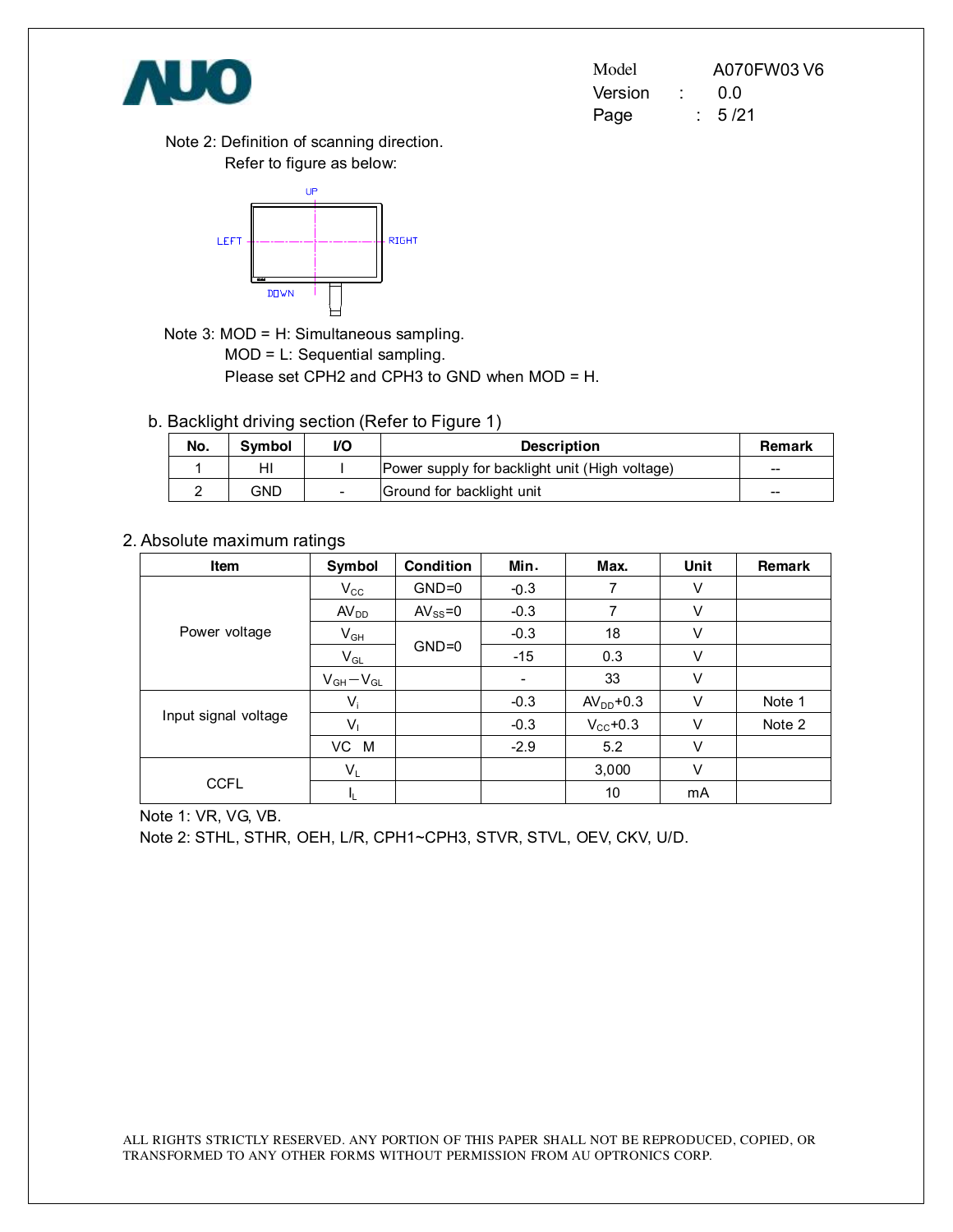

| Model   |  | A070FW03 V6 |
|---------|--|-------------|
| Version |  | 0.0         |
| Page    |  | 6 / 21      |

#### 3. Electrical characteristics

a. Typical operating conditions (GND=AVss=0V, Note 4 )

|                   | Item         | Symbol                                 | Min.                | Typ.                | Max.          | <b>Unit</b> | <b>Remark</b>        |  |
|-------------------|--------------|----------------------------------------|---------------------|---------------------|---------------|-------------|----------------------|--|
|                   |              | $V_{\rm CC}$                           | 3                   | 5                   | 5.5           | V           |                      |  |
|                   |              | AV <sub>DD</sub>                       | 4.5                 | 5                   | 5.5           | V           |                      |  |
|                   | Power supply | $V_{GH}$                               | 14.3                | 15                  | 15.7          | $\vee$      |                      |  |
|                   |              | $V_{GL}$                               | $-10.5$             | $-10$               | $-9.5$        | V           |                      |  |
| Video signal      |              | $V_{iA}$                               | 0.4                 | -                   | $AVDD-0.4$    | V           | Note 1               |  |
|                   | amplitude    | $V_{iAC}$                              | $\blacksquare$      | 3                   |               | V           | AC component         |  |
|                   | (VR,VG,VB)   | $V_{\text{IDC}}$                       |                     | AV <sub>DD</sub> /2 |               | $\vee$      | DC component         |  |
|                   |              | $V_{CAC}$                              | 3.5                 | 5.6                 | 6.5<br>$Vp-p$ |             | AC component, Note 2 |  |
| <b>VCOM</b>       |              | $V_{CDC}$                              | 1.4                 | 1.7                 | 2.0           | V           | DC component         |  |
| Input             | H Level      | V <sub>IH</sub>                        | 0.8 V <sub>cc</sub> |                     | $V_{\rm CC}$  | $\vee$      |                      |  |
| signal<br>voltage | L Level      | $V_{IL}$<br>$- \cdot$<br>$\sim$ $\sim$ | $\mathbf 0$         |                     | $0.2 V_{CC}$  | V           | Note 3               |  |

Note 1: Refer to Fig.4- (a).

Note 2: The brightness of LCD panel could be changed by adjusting the AC component of VCOM.

Note 3: STHL, STHR, OEH, L/R, CPH1~CPH3, STVR, STVL, OEV, CKV, U/D.

Note 4: Be sure to apply GND,  $V_{CC}$  and  $V_{GL}$  to the LCD first, and then apply  $V_{GH}$ .

b. Current consumption (GND=AVss=0V)

| <b>Parameter</b> | Symbol          | <b>Condition</b>       | Min.                     | Typ. | Max. | Unit      | Remark |
|------------------|-----------------|------------------------|--------------------------|------|------|-----------|--------|
| Current          | I <sub>GH</sub> | $V_{GH} = 15V$         | $\overline{\phantom{0}}$ | 0.20 | 0.5  | <b>MA</b> |        |
| for              | I <sub>GL</sub> | $V_{\text{GI}} = -10V$ | $\overline{\phantom{0}}$ | 0.80 | 1.5  | <b>MA</b> |        |
| driver           | Icc             | $V_{CC} = 5V$          | $\overline{\phantom{0}}$ | 3.0  | 6.0  | <b>MA</b> |        |
|                  | <b>I</b> DD     | $AVDD=5V$              | -                        | 17.0 | 30   | <b>MA</b> |        |

#### c. Backlight driving conditions (Self-heating type)

| <b>Parameter</b>                       | Symbol         | Min.   | Typ.  | Max.  | <b>Unit</b> | Remark                       |
|----------------------------------------|----------------|--------|-------|-------|-------------|------------------------------|
| Lamp voltage                           | $V_{L}$        | 513    | 570   | 627   | <b>Vrms</b> |                              |
| Lamp current                           | I <sub>L</sub> |        | 6     | 6.5   | mArms       |                              |
| Frequency                              | $F_L$          | 50     |       | 80    | <b>kHz</b>  | Note 2                       |
|                                        |                |        | 890   | 1,110 | Vrms        | Ta = $25^{\circ}$ C, Note 4  |
| Lamp starting voltage                  | $V_{\rm S}$    |        | 1,160 | 1,440 | <b>Vrms</b> | Ta = $0^{\circ}$ C, Note 4   |
|                                        |                |        | 1,500 | 1,870 | <b>Vrms</b> | Ta = $-30^{\circ}$ C, Note 4 |
| Discharge<br><b>Stabilization Time</b> | Ts             |        |       | 5     | min         |                              |
| Discharge Time lag                     | Td             |        |       |       | sec         | Note 5                       |
| Lamp life time                         |                | 10,000 |       |       | Hr          | Note 6                       |

Note 1: Panel surface temperature should be kept less than content of "2.Absolute maximum ratings"

Note 2: The lamp frequency should be selected as different as possible from display horizontal synchronous signal to avoid interference. (Reference value)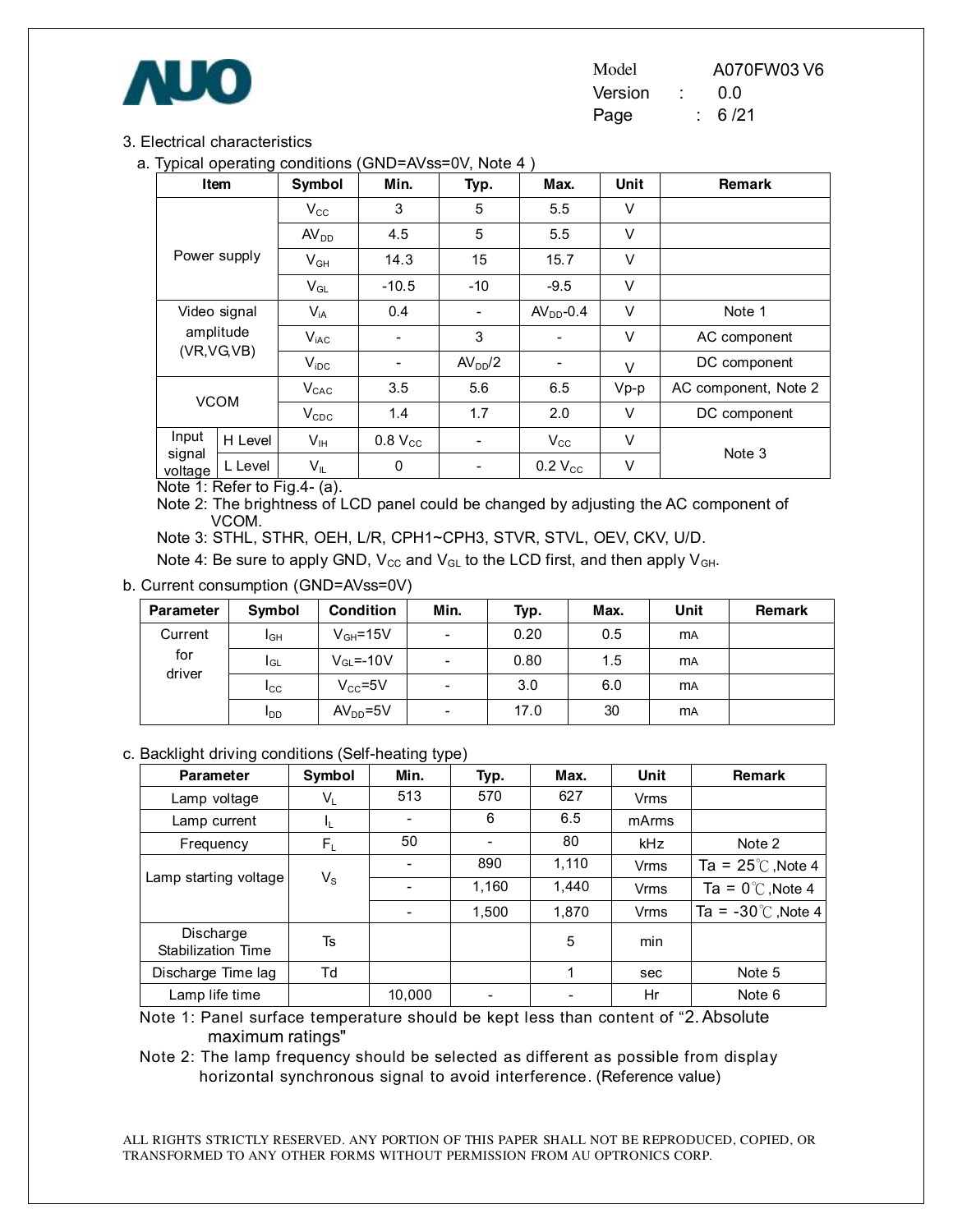

| Model   | A070FW03 V6 |
|---------|-------------|
| Version | 0.0         |
| Page    | : 7/21      |

Note 3: Values of "Lamp Voltage", "Lamp power consumption" and "Starting voltage" are defined on condition of the LCD module derived by NF[AS-114B] circuit which measured from connectors of product(as below figure). However this isn't the values that we can assure stability of starting lamp on condition that the module is installed in your set.



- Note 4: The "MAX" of "Starting voltage" means the minimum voltage to light normally in the LCD module.
- Note 5: The time needed to start discharge when the over 1500Vrms voltage is continuously applied to both end of the lamp. Before testing, the lamp is left in the dark room(ambient temperature: 25+/- 2°C, ambient luminance: less than 0.1lux) for 24Hrs after lighted for 1minute at lated lamp current.
- Note 6:The" Lamp life time" is defined as the module brightness decrease to 50% original brightness at Ta=25 $°C$ , I<sub>L</sub>=6mA.

| <b>Parameter</b>               | Symbol                                 | Min.                     | Typ.                     | Max.                     | Unit.                                  | Remark     |
|--------------------------------|----------------------------------------|--------------------------|--------------------------|--------------------------|----------------------------------------|------------|
| Rising time                    | $t_{r}$                                |                          |                          | 10                       | ns                                     | Note 1     |
| Falling time                   | $t_{\rm f}$                            |                          | $\overline{\phantom{a}}$ | 10                       | ns                                     | Note 1     |
| High and low level pulse width | $t_{\scriptscriptstyle{\mathrm{CPH}}}$ | 99                       | 103                      | 107                      | ns                                     | CPH1~CPH3  |
| CPH pulse duty                 | $t_{\text{CWH}}$                       | 40                       | 50                       | 60                       | %                                      | CPH1~CPH3  |
| CPH pulse delay                | $t_{C12}$<br>$t_{C23}$<br>$t_{C31}$    | 30                       | $t_{CPH}/3$              | $t_{CPH}/2$              | ns                                     | CPH1~CPH3  |
| STH setup time                 | $t_{\scriptscriptstyle\text{SUH}}$     | 20                       |                          |                          | ns                                     | STHR, STHL |
| STH hold time                  | $t_{HDH}$                              | 20                       | $\overline{\phantom{a}}$ |                          | <b>Ns</b>                              | STHR, STHL |
| STH pulse width                | $\mathsf{t}_{\texttt{STH}}$            |                          | 1                        |                          | $t_{\scriptscriptstyle{\mathrm{CPH}}}$ | STHR, STHL |
| STH period                     | $t_H$                                  | 61.5                     | 63.5                     | 65.5                     | $\mu$ S                                | STHR, STHL |
| OEH pulse width                | $t_{\rm OEH}$                          |                          | 1.22                     |                          | $\mu$ S                                | <b>OEH</b> |
| Sample and hold disable time   | $t_{\text{DIS1}}$                      |                          | 8.28                     |                          | $\mu$ S                                |            |
| OEV pulse width                | $t_{\rm OEV}$                          |                          | 5.40                     |                          | $\mu$ S                                | <b>OEV</b> |
| CKV pulse width                | $t_{CKV}$                              | $\overline{\phantom{0}}$ | 4.18                     | $\blacksquare$           | $\mu$ S                                | <b>CKV</b> |
| Clean enable time              | $t_{DIS2}$                             | ۰                        | 3.74                     | $\overline{\phantom{a}}$ | $\mu$ S                                |            |
| Horizontal display start       | $t_{\sf SH}$                           |                          | 0                        |                          | $T_{\text{CPH}}/3$                     |            |

#### 5. AC Timing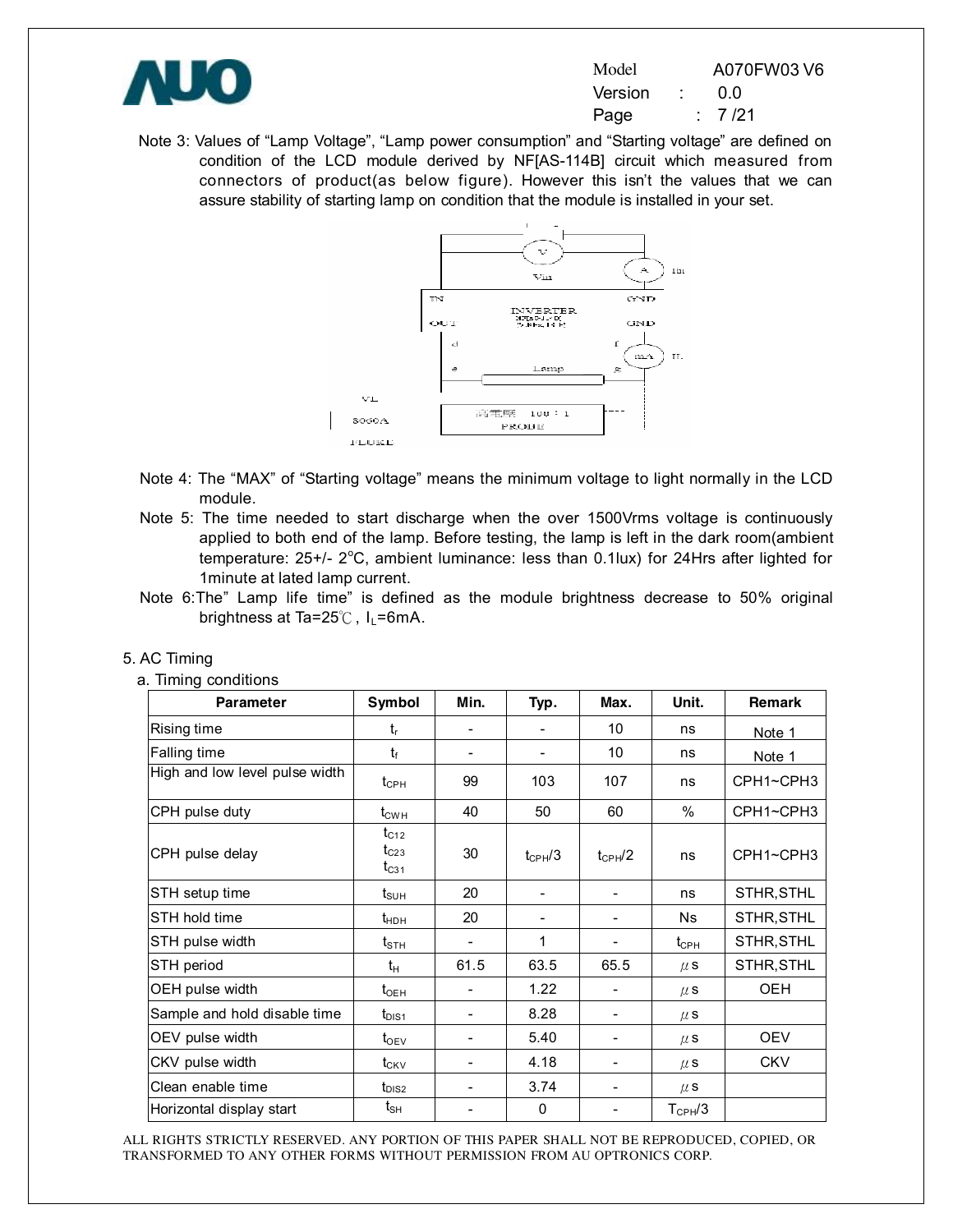| <b>AUO</b>                         |                                      |     |      | Model<br>Version :<br>Page |              | A070FW03 V6<br>0.0<br>8/21 |
|------------------------------------|--------------------------------------|-----|------|----------------------------|--------------|----------------------------|
| Horizontal display<br>timing range | $t_{\text{DH}}$                      |     | 1440 |                            | $T_{CPH}$ /3 |                            |
| STV setup time                     | $t_{\scriptscriptstyle\mathrm{SUV}}$ | 400 |      |                            | ns           | STVL, STVR                 |
| STV hold time                      | $t_{HDV}$                            | 400 |      |                            | ns           | STVL, STVR                 |
| STV pulse width                    | $t_{\scriptstyle\mathrm{STV}}$       |     |      | 1                          | $t_{H}$      | STVL, STVR                 |
| Horizontal lines per field         | $t_{\rm V}$                          | 256 | 262  | 268                        | $t_H$        | Note 2                     |
| Vertical display start             | $t_{\scriptscriptstyle\text{SV}}$    |     | 3    |                            | $t_H$        |                            |
| Vertical display timing range      | $t_{\text{DV}}$                      |     | 234  |                            | $t_H$        |                            |
| VCOM rising time                   | $t_{\rm rCOM}$                       |     |      | 5                          | $\mu$ S      |                            |
| VCOM falling time                  | $t_{\scriptscriptstyle\text{fCOM}}$  |     |      | 5                          | $\mu$ S      |                            |
| VCOM delay time                    | t <sub>DCOM</sub>                    |     |      | 3                          | $\mu$ S      |                            |
| RGB delay time                     | t <sub>DRGB</sub>                    |     |      | 1                          | $\mu$ S      |                            |

Note 1: For all of the logic signals.

Note 2: Please don't use odd horizontal lines to drive LCD panel for both odd and even field simultaneously.

#### b. Timing diagram

Please refer to the attached drawing, from Fig.2 to Fig.6.

#### **5. Power Sequence (Suggestion)**

Sequence for power on/off and Signal on/off



T1  $\leq$  15ms (From 10%\*VCC to 90%\*VCC, when VCC is Low to High);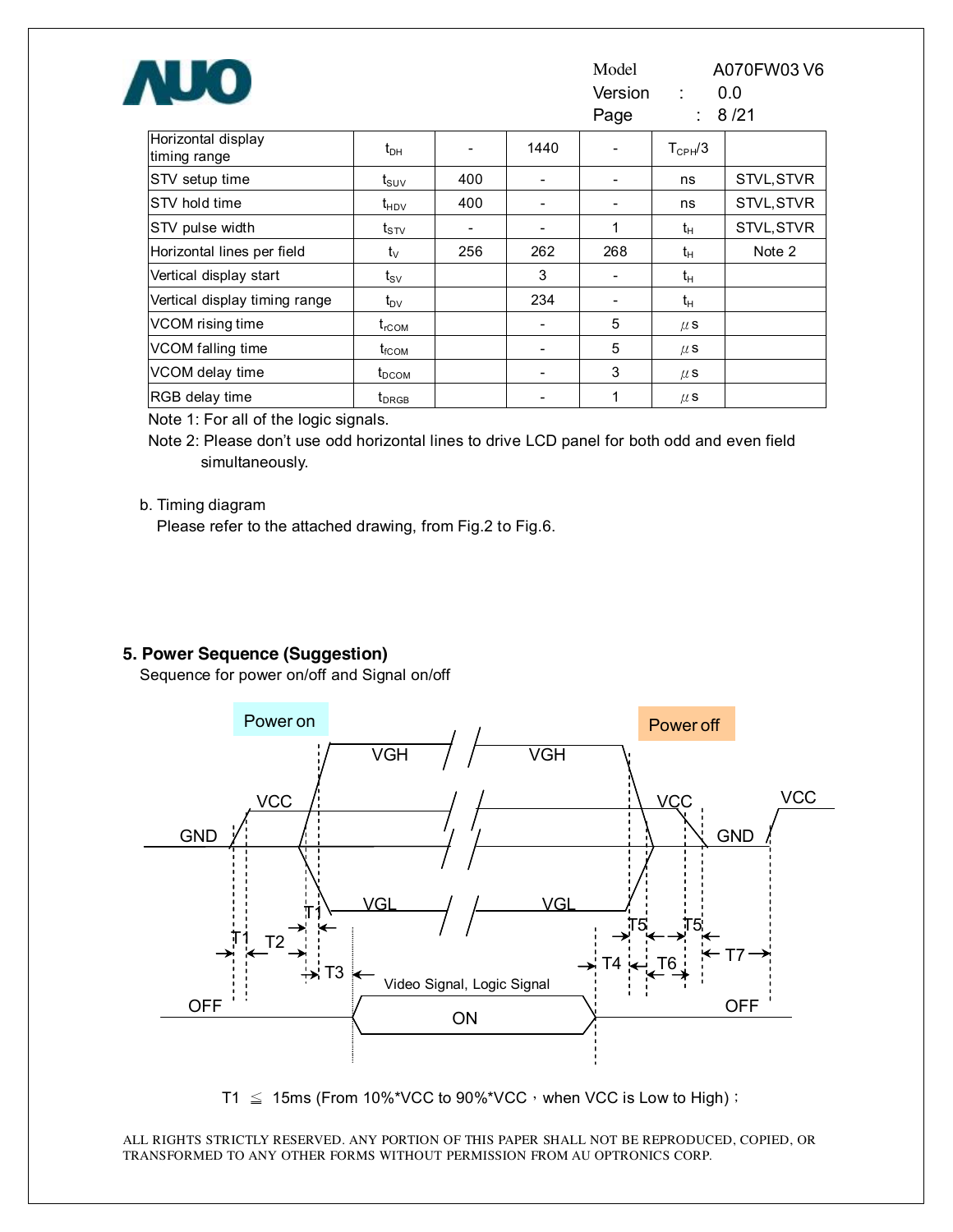

Model A070FW03 V6 Version : 0.0 Page : 9/21

T2  $\leq$  10ms (From 90%\*VCC to 10%\*VGH, when VCC is Low to High);

T3  $\leq$  10ms (From 90%\*VGH to Video signal, when VGH is Low to High);

- T4  $\leq$  10ms (From Video signal to 90%\*VGH, when VGH is High to Low);
- T5  $\leq$  20ms (From 90%\*VCC to 10%\*VCC, when VCC is High to Low);
- T6  $\leq$  10ms (From 10%\*VGH to 90%\*VCC, when VCC is Low to High);
- T7  $\geq$  0.4s (From 10%\*VCC is H→L to 10%\*VCC is L→H)  $\cdot$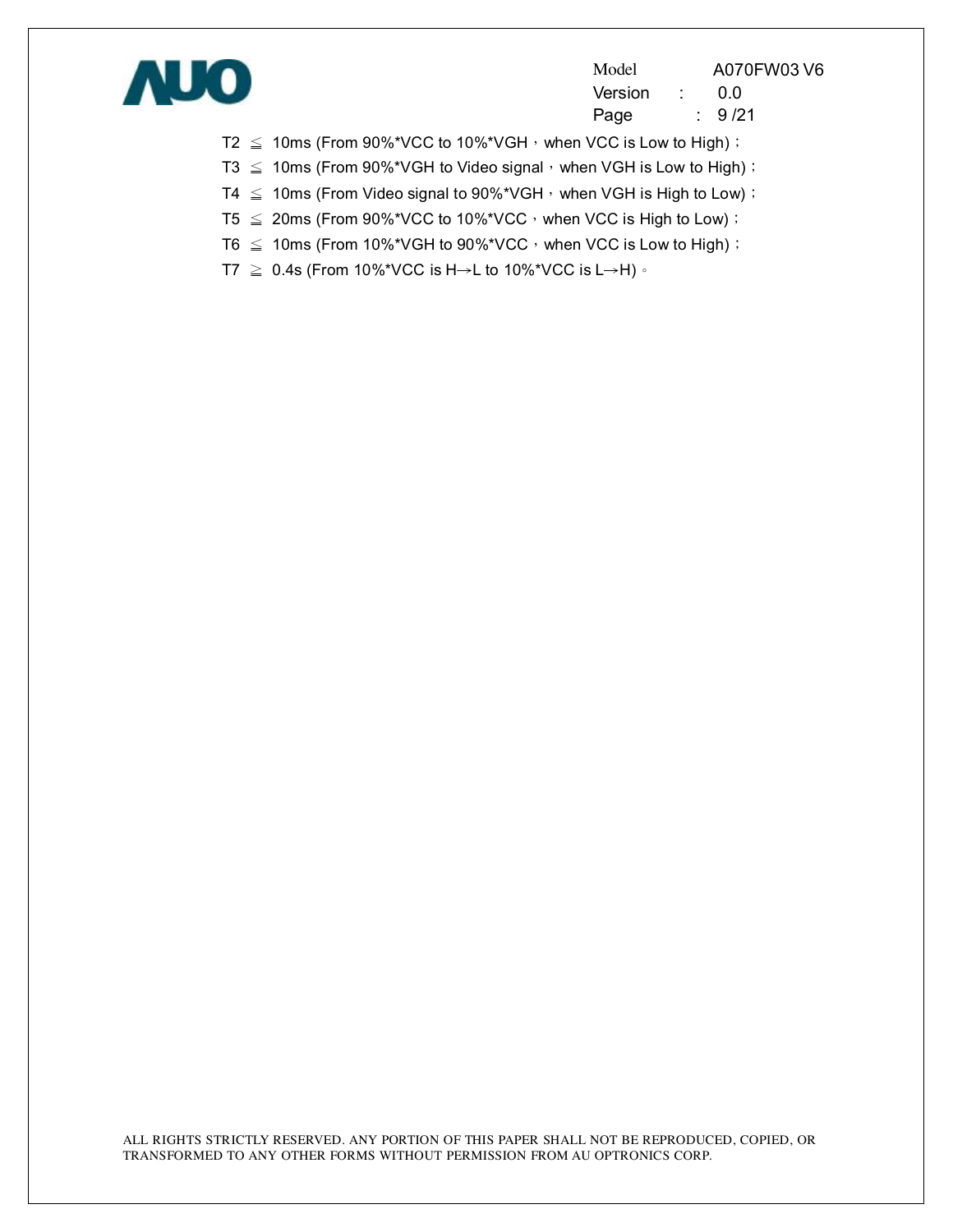

| Model   |  | A070FW03 V6 |
|---------|--|-------------|
| Version |  | 0.0         |
| Page    |  | 10 /21      |

| Item               |                                              | Symbol   | <b>Condition</b>              | Min.                                                 | Typ.                  | Max.     | Unit            | <b>Remark</b> |
|--------------------|----------------------------------------------|----------|-------------------------------|------------------------------------------------------|-----------------------|----------|-----------------|---------------|
| Response time      | <b>Rise</b><br>Fall                          | Tr<br>Τf | $\theta = 0^{\circ}$          | $\overline{\phantom{a}}$<br>$\overline{\phantom{a}}$ | 12 <sup>2</sup><br>18 | 24<br>36 | ms<br>ms        | Note 3,5      |
| Contrast ratio     |                                              | CR       | At optimized<br>Viewing angle | 200                                                  | 300                   |          |                 | Note 4, 5     |
| Viewing angle      | Top<br><b>Bottom</b><br>Left<br><b>Right</b> |          | $CR \ge 10$                   | 30<br>50<br>50<br>50                                 | 40<br>60<br>60<br>60  |          | deg.            | Note 5, 6     |
| Viewing angle      | Top<br><b>Bottom</b><br>Left<br>Right        |          | $CR \ge 5$                    | 40<br>60<br>60<br>60                                 | 50<br>70<br>70<br>70  |          | deg.            | Note 5, 6     |
| <b>Brightness</b>  |                                              | $Y_L$    | $I_L = 6mA$ , 25°C            | 400                                                  | 500                   | -        | $\text{cd/m}^2$ | Note 7        |
|                    |                                              | $\times$ | $\theta = 0^{\circ}$          | 0.26                                                 | 0.31                  | 0.36     |                 | Note 7        |
| White chromaticity |                                              | Υ        | $\theta = 0^{\circ}$          | 0.28                                                 | 0.33                  | 0.38     |                 |               |

#### **C. Optical specification (Note 1, Note 2)**

- Note 1 : Ambient temperature =25°C, and lamp current  $I_L$  = 6 mArms. To be measured in the dark room. DC/AC inverter driving frequency: 70 kHz.
- Note 2 :To be measured on the center area of panel with a viewing cone of 1°by Topcon luminance meter BM-5, after 15 minutes operation.
- Note 3. Definition of response time:

The output signals of photo detector are measured when the input signals are changed from "black" to "white"(falling time) and from "white" to "black"(rising time), respectively. The response time is defined as the time interval between the 10% and 90% of amplitudes. Refer to figure as below.



Note 4. Definition of contrast ratio: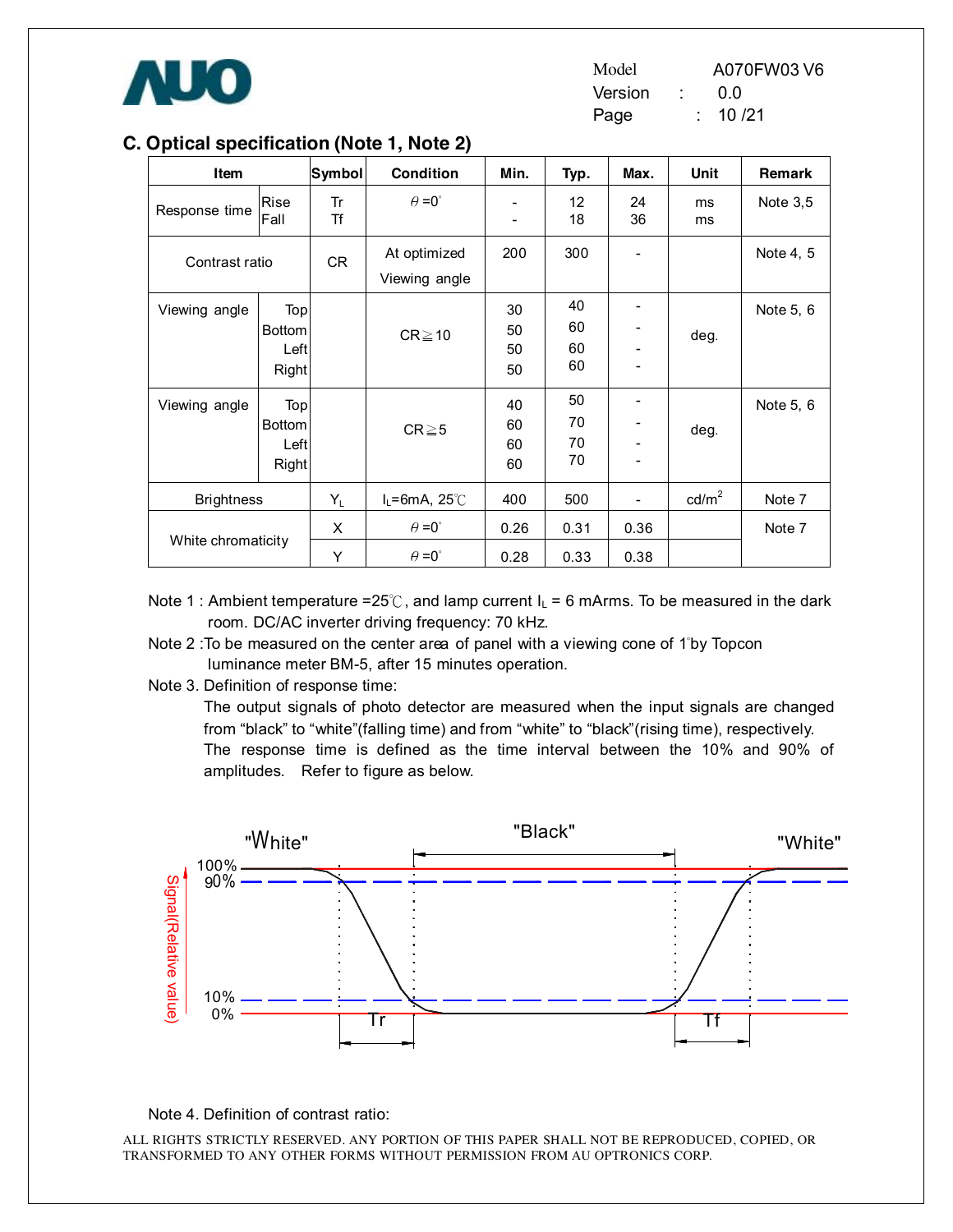

Model A070FW03 V6 Version : 0.0 Page : 11 /21

Contrast ratio is calculated with the following formula.

Contrast ratio (CR)= Photo detector output when LCD is at "Black" statePhoto detector output when LCD is at "White" state

Note 5. White  $Vi=V_{150}$  + 1.5V

Black  $Vi=V_{150} \pm 2.0V$ 

" $\pm$ " means that the analog input signal swings in phase with  $V_{COM}$  signal.

" $\overline{+}$ " means that the analog input signal swings out of phase with V<sub>COM</sub> signal.

 $V_{150}$  : The analog input voltage when transmission is 50%

The 100% transmission is defined as the transmission of LCD panel when all the input<br>terminals of module are electrically opened. terminals of module are electrically opened.

Note 6. Definition of viewing angle, Refer to figure as below.



Note 7. Measured at the center area of the panel when all the input terminals of LCD panel are electrically opened.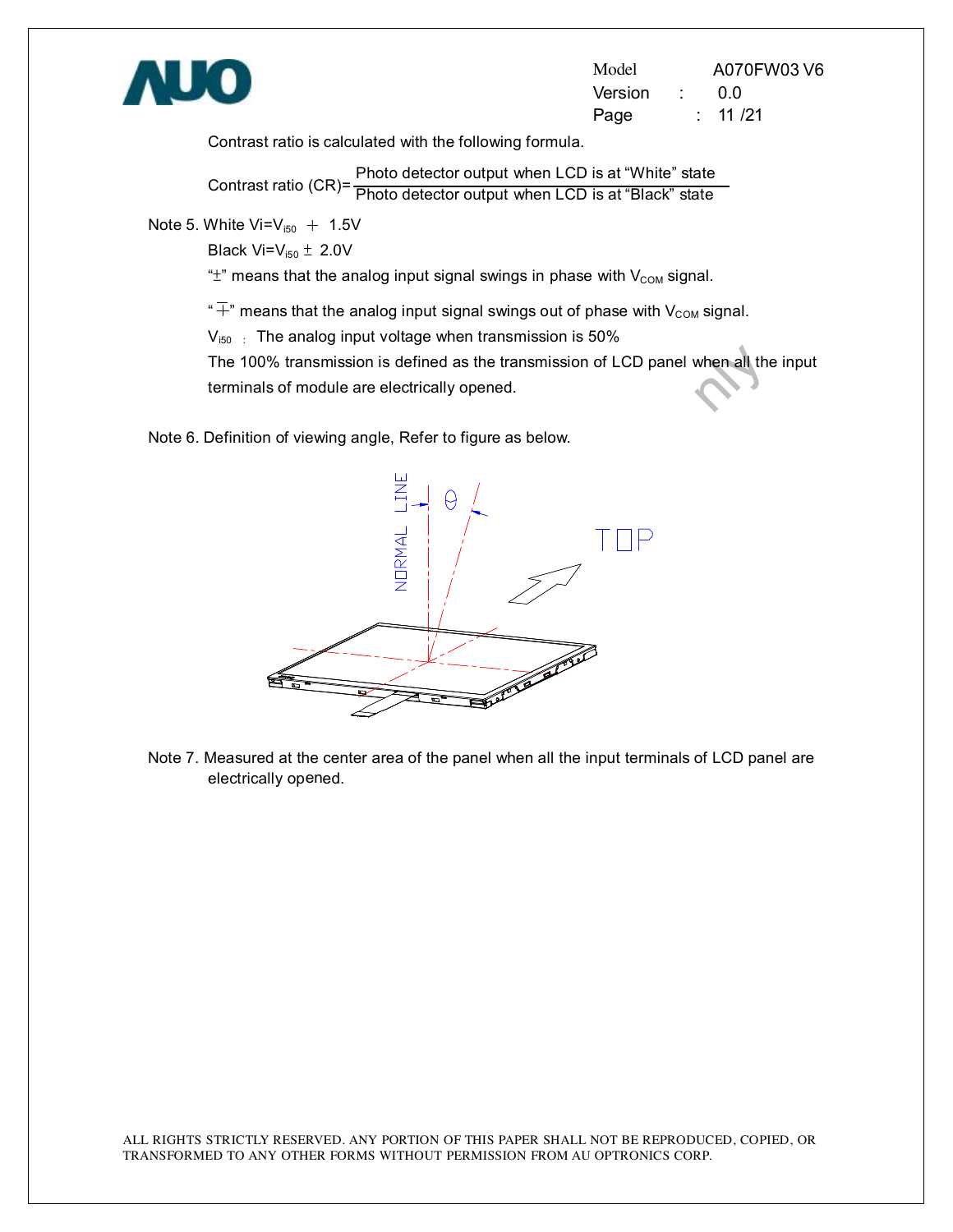

| Model   |  | A070FW03 V6 |
|---------|--|-------------|
| Version |  | 0 Q         |
| Page    |  | 12/21       |

#### **D. Reliability test items(Note 2):**

| No.            | <b>Test items</b>                  |                                   | <b>Conditions</b>                                      | Remark        |
|----------------|------------------------------------|-----------------------------------|--------------------------------------------------------|---------------|
| 1              | High temperature storage           | Ta= 95℃                           | 240Hrs                                                 |               |
| $\overline{2}$ | Low temperature storage            | Ta= -40℃                          | 240Hrs                                                 |               |
| 3              | High temperature operation         | Tp= 85 $°C$                       | 240Hrs                                                 |               |
| 4              | Low temperature operation          | Ta= $-30^{\circ}$ C               | 240Hrs                                                 |               |
| 5              | High temperature and high humidity | Tp= 60℃, 90% RH                   | 240Hrs                                                 | Operation     |
| 6              | Heat shock                         | -30℃~85℃/200 cycles 1Hrs/cycle    |                                                        | Non-operation |
| 7              | Electrostatic discharge            |                                   | $\pm 200$ V,200pF(0 $\Omega$ ), once for each terminal | Non-operation |
|                |                                    | Frequency range                   | $: 8 - 33.3$ Hz                                        |               |
|                |                                    | Stoke                             | : 1.3mm                                                |               |
| 8              | Vibration                          | Sweep                             | : 2.9G, 33.3 $\sim$ 400Hz                              |               |
|                |                                    | Cycle                             | $: 15$ minutes                                         |               |
|                |                                    | 2 hours for each direction of X,Z |                                                        |               |
|                |                                    | 4 hours for Y direction           |                                                        |               |
|                |                                    | 100G, 6ms, $\pm X, \pm Y, \pm Z$  |                                                        |               |
| 9              | Mechanical shock                   | 3 times for each direction        |                                                        |               |
|                |                                    | Random vibration:                 |                                                        |               |
| 10             | Vibration (with carton)            | $0.015G^2$ /Hz from 5~200Hz       |                                                        |               |
|                |                                    | -6dB/octave from 200~500Hz        |                                                        |               |
| 11             | Drop (with carton)                 | Height: 60cm                      |                                                        |               |
|                |                                    | 1 corner, 3 edges, 6 surfaces     |                                                        |               |

Note1: Ta: Ambient temperature.

Note2: Tp: Panel Surface Temperature

Note3: In the standard conditions, there is no display function NG issue occurred. All the cosmetic specification is judged before the reliability stress. After Reliability test, panel only guarantees no function NG, don't guarantee all of the cosmetic spec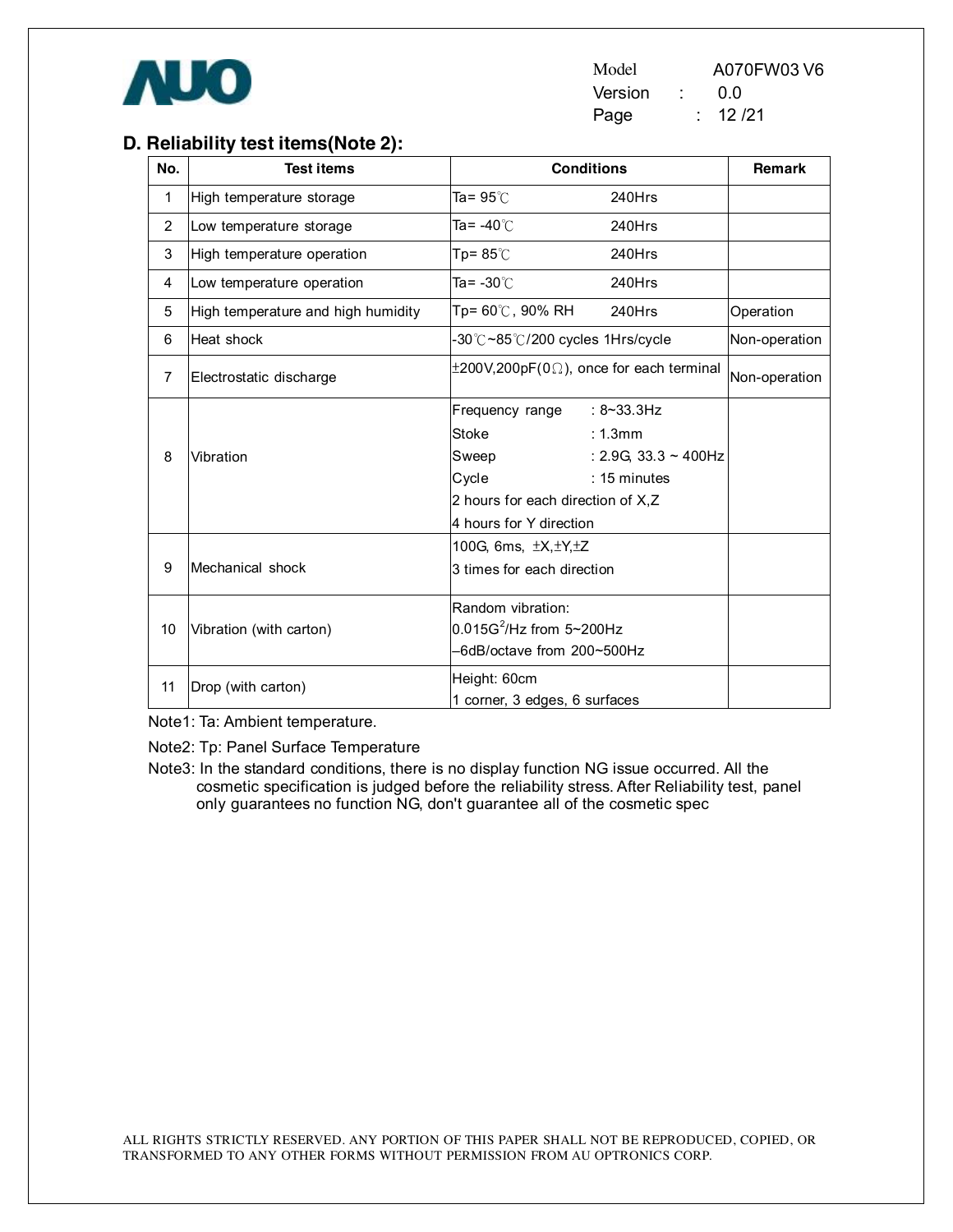

| Model   |  | A070FW03 V6 |
|---------|--|-------------|
| Version |  | 0.0         |
| Page    |  | : 13/21     |

## **E. Packing form**

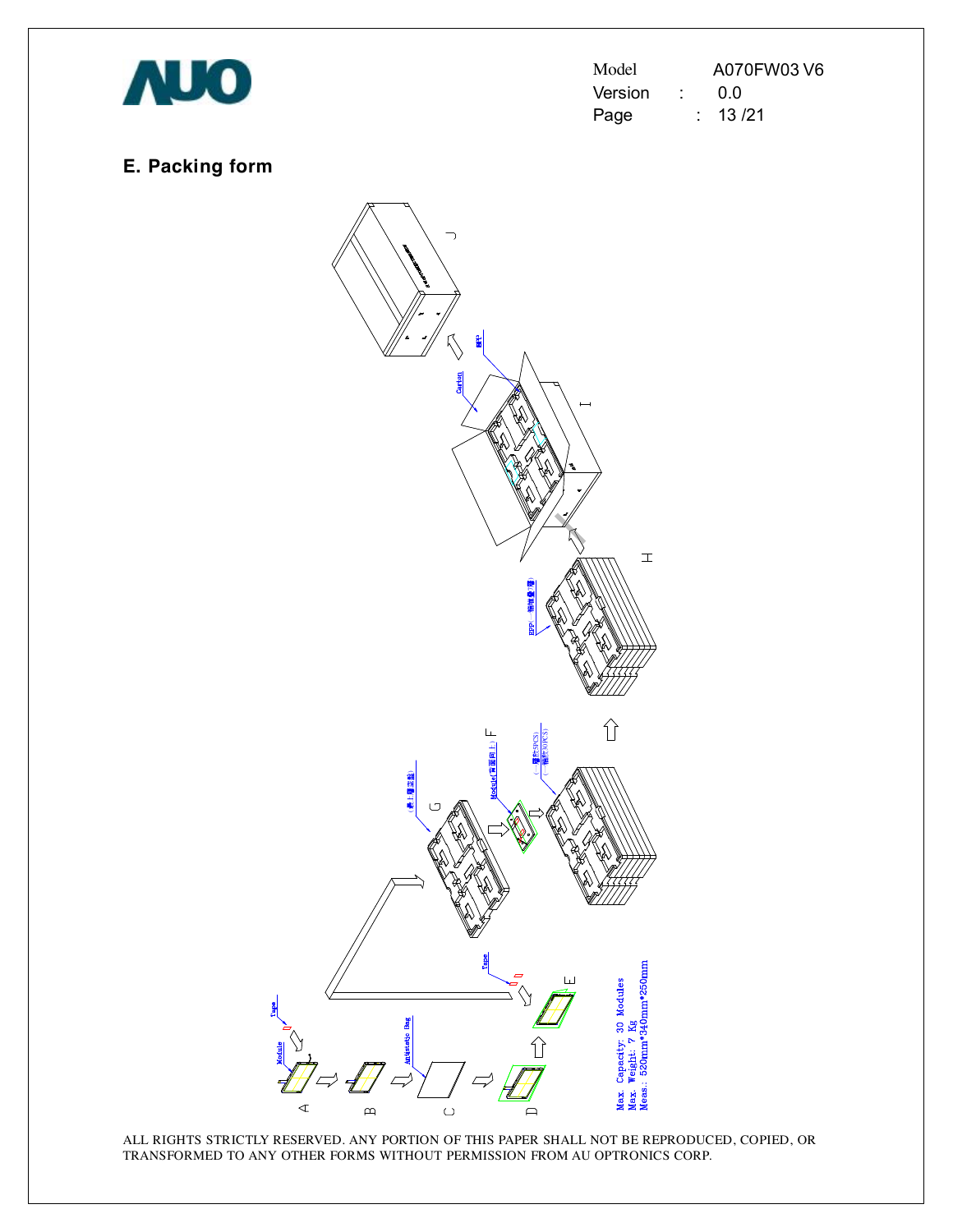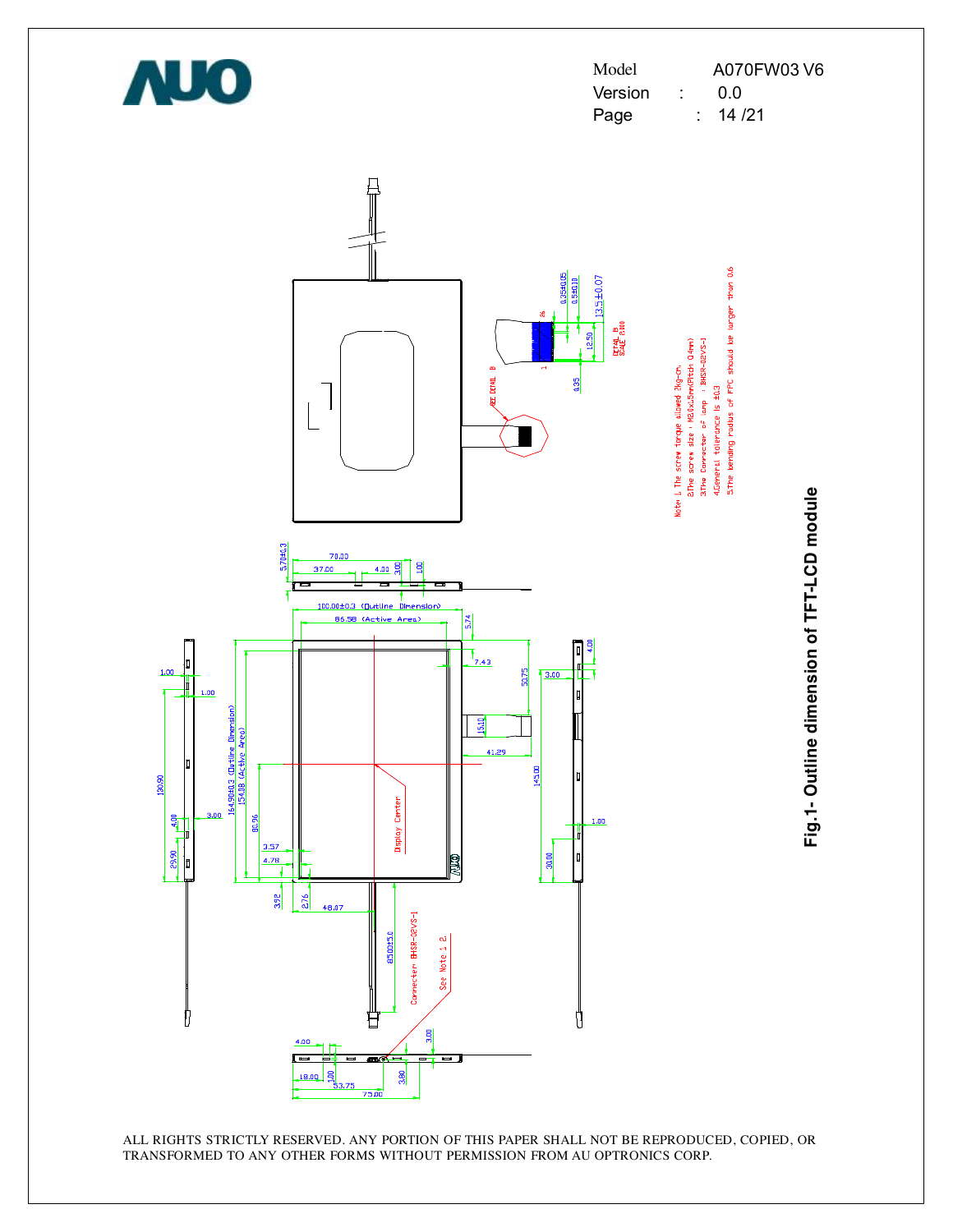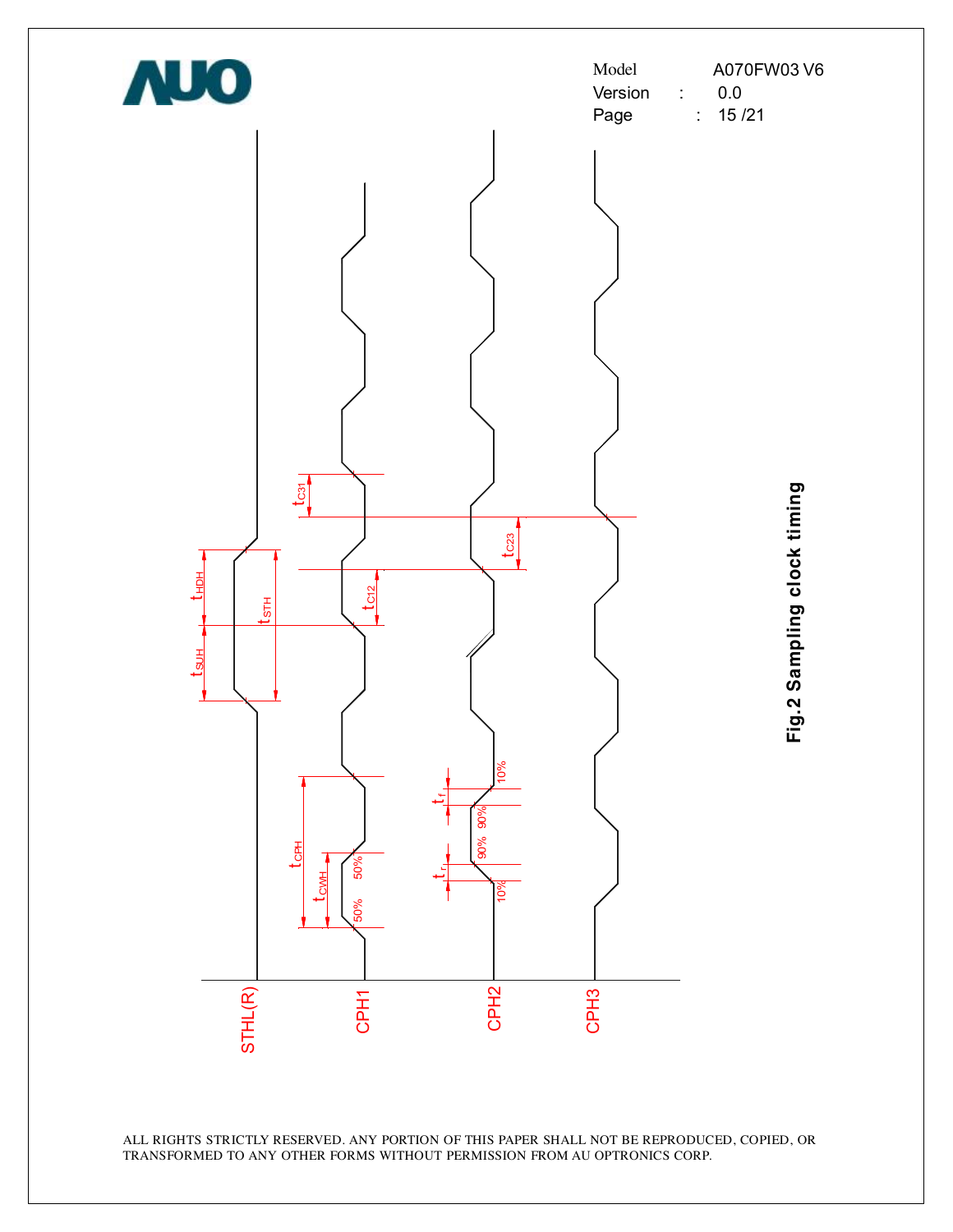

| Model   |  | A070FW03 V6 |
|---------|--|-------------|
| Version |  | 0.0         |
| Page    |  | 16 /21      |



**Fig.3 H oriz o ntal dis pla y timin g ra n**

**g e**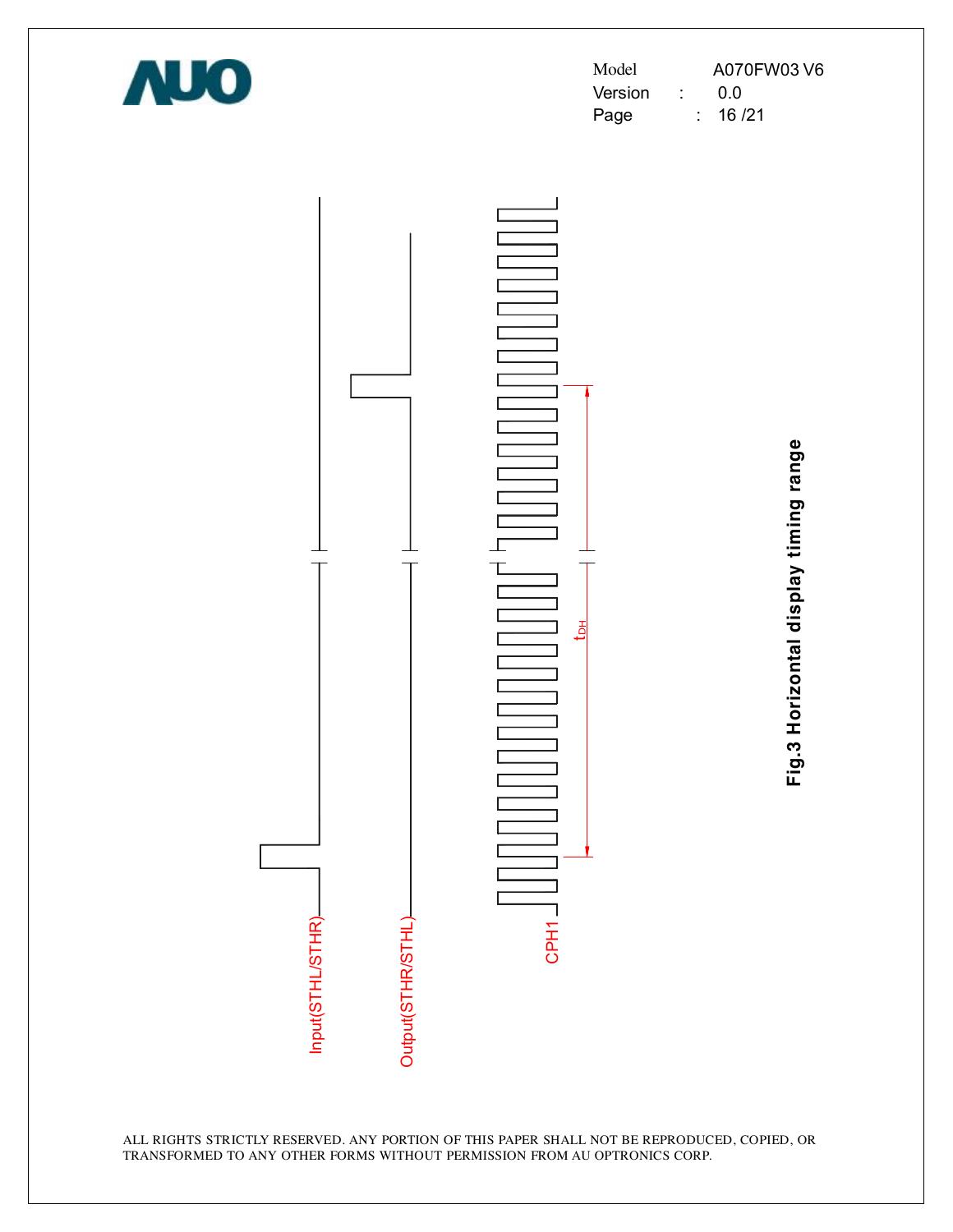

Model A070FW03 V6 Version : 0.0 Page : 17 /21

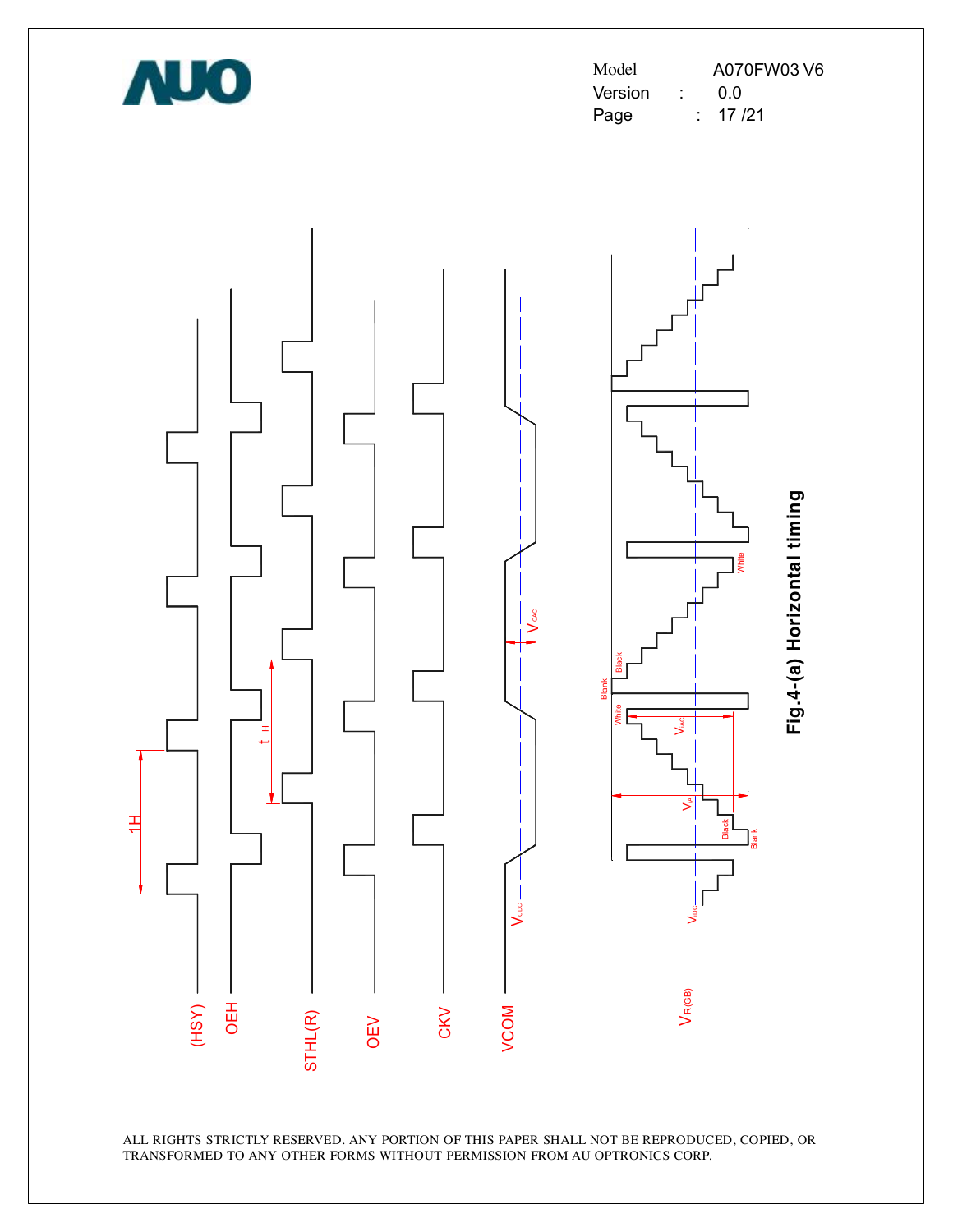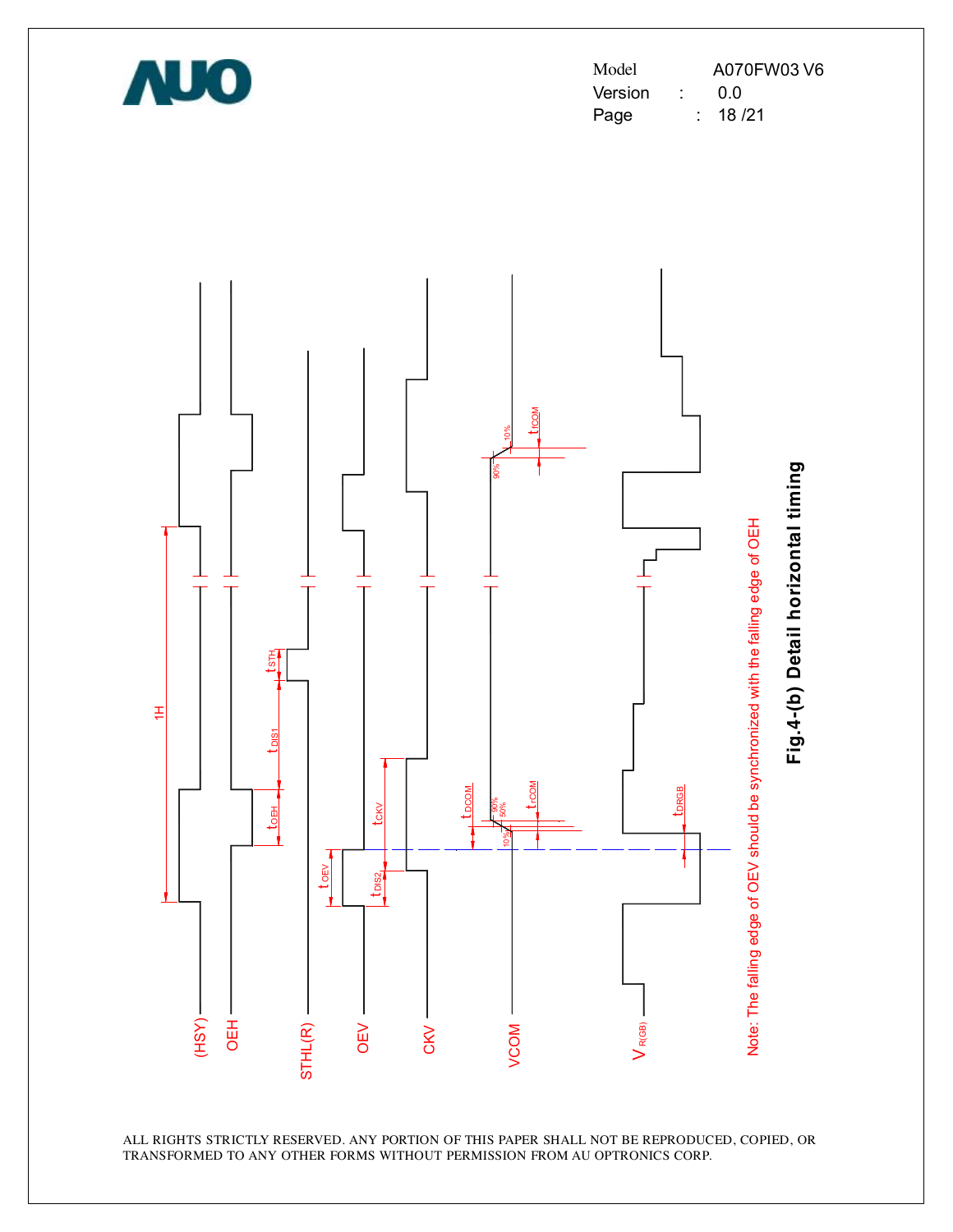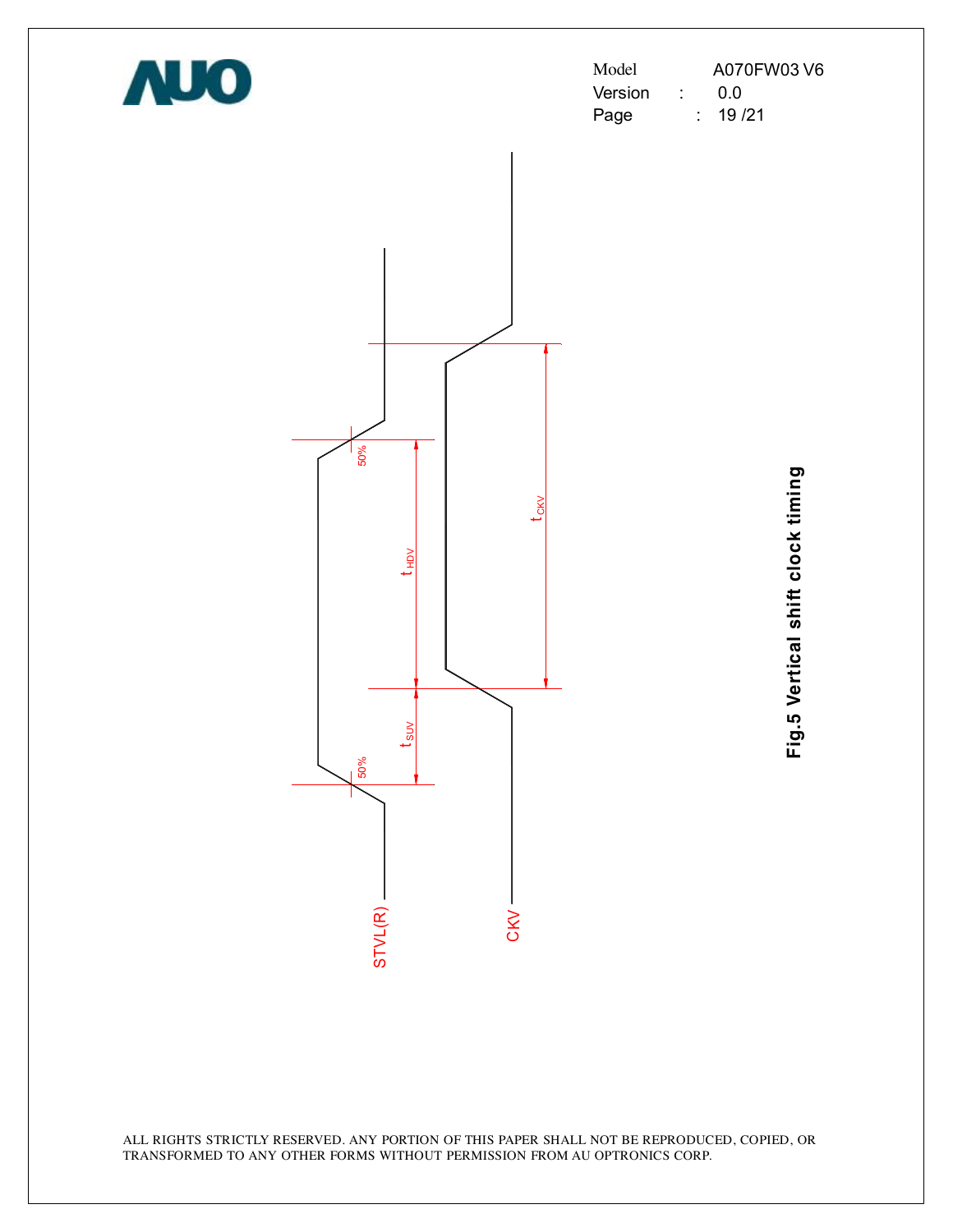![](_page_21_Picture_0.jpeg)

| Model   |  | A070FW03 V6 |
|---------|--|-------------|
| Version |  | 0 Q         |
| Page    |  | : 20/21     |

![](_page_21_Figure_2.jpeg)